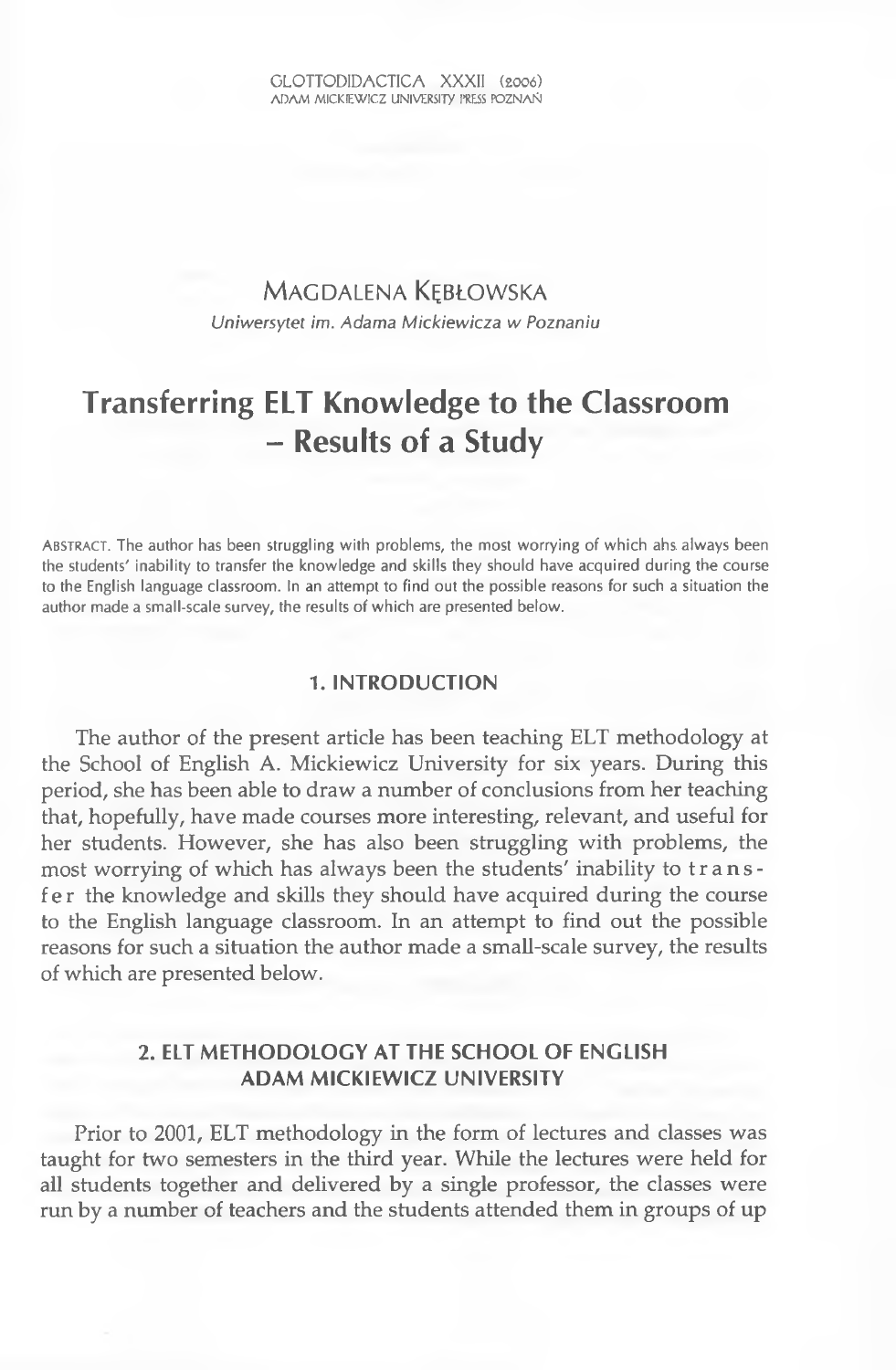to 16 people. After completing the course in May, the students then did a 150-hour teacher training practice in September in a primary or secondary school they themselves selected. From among the methodology teachers, one was responsible for overseeing the whole business, i.e. filling in ail the necessary documents for the students and the school authorities, checking the trainees' diaries (containing the topics of the lessons they did, comments of the supervising teacher at the school, etc.), as well as visiting the students teaching in the schools. Obviously, dealing with about a hundred trainees each year, the teacher in charge had very little control over an average student, whereas the other methodology teachers had nothing to do with their students' teaching practice at ail.

The situation changed in 2001 with the introduction of BA studies and a program that would be compatible with the European Union standards. Now ELT methodology begins in the second semester of the second year and lasts three semesters. As before, once a week the students attend a twohour lecture (which covers more theoretical issues like first and second language acquisition theories, teacher and learner factors, approaches to and methods of language teaching, etc.) and a two-hour class by and large devoted to the techniques of teaching language skills (e.g. reading, speaking) and components (e.g. grammar, vocabulary), classroom management, teaching aids, etc. Simultaneously, the students go to schools, where they first observe foreign language lessons (for about 100 hours) and then teach English themselves (50 hours). Thanks to these changes, the methodology teachers not only gained extra class time but also the necessary control over their students' teacher training practice. Each teacher is now responsible for his/her trainees and is required to visit and observe every student at work at least once. In this way, the traîner is able to evaluate his/her students' teaching skills not only during the somewhat artificial micro-teaching tasks in the methodology classes, but in the genuine school context as well. And it is primarily the visits to schools that have made the author realize how little of what the trainees learn in class is actually used while teaching.

#### **3. THE TRAINEES' MAJOR PROBLEMS**

Because the trainees begin teaching English at schools while the methodology course is still in progress, they often experience difficulties and make mistakes when trying to tackle the skill or component that has not been thoroughly covered yet. Besides, like any novice instructors, they struggle with discipline and classroom management generally. While the above problems are completely understandable, it is hard to comprehend why, once they enter the school classroom, the students seem to forget most of the principles of language teaching they are well familiar with.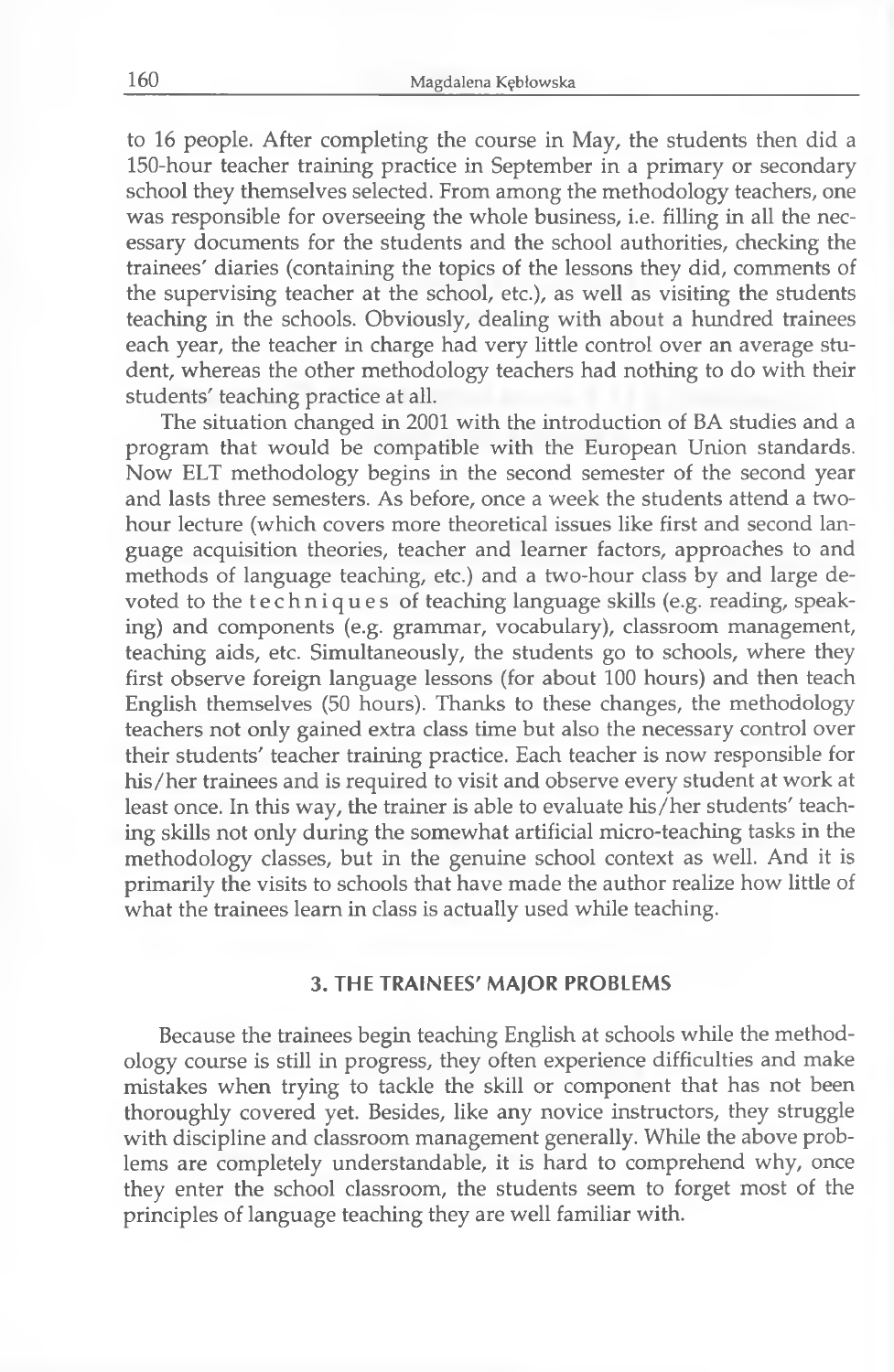The problems the trainees have or the areas within which they make most mistakes can be divided into global (referring to the trainees' attitudes and beliefs about teaching and learning) and specific (related to teaching particular language skills and components). Because the latter will frequently stem from the former, the global problems will be described in more détail, whereas specific problems will be illustrated with selected examples.

#### **3.1. Global problems**

Although the researcher is a great supporter of the direct approach (i.e. no Ll, or at least very little, in classroom) to foreign language teaching and as such from the very beginning of the methodology course she tries to instill the same attitude in her students, the lessons she visits are basically run in the learners' native language. They generally resemble grammar-translation lessons with the teacher and learners talking about the foreign language rather than using it. An overwhelming majority of the trainees use their mother tongue as the language of instruction (e.g. when addressing the learners, managing them, when explaining instructions to exercises and tasks, etc.) and as a tool for making meaning clear. Unknown vocabulary items, example grammar sentences, and even whole texts are translated from English into Polish and the other way around. Cues and prompts are issued in Ll, picture flashcards are described in Polish, and learners' Ll responses are acceptable or even welcome. When asked to justify their overuse of Ll, the trainees do admit it is better to avoid it as it helps the learners think in L2, but claim that they are afraid the students will not understand them and so not pay attention. Although the trainees are familiarized with other ways of making meaning clear at the very beginning of methodology classes, they seem to stick to the misconception that explaining equals translating and that translation is the basic and most effective learning and teaching strategy. Being based on the trainees' own experiences at school, these beliefs are firmly stuck and really difficult to eradicate.

Another global problem which can be observed in nearly every classroom is the trainees' failure to activate the learners. Again, this aspect of teaching is emphasized by the author very early on and her students do seem to be convinced that only if actively involved in discovering information, do pupils benefit from classroom instruction. Still, while teaching, the trainees tend to "play God", giving ail the information and answering their own questions. They rarely elicit from their learners, and even if they try to do so, they are often too impatient to wait for the answer. To account for this attitude, the trainees complain of school lessons being too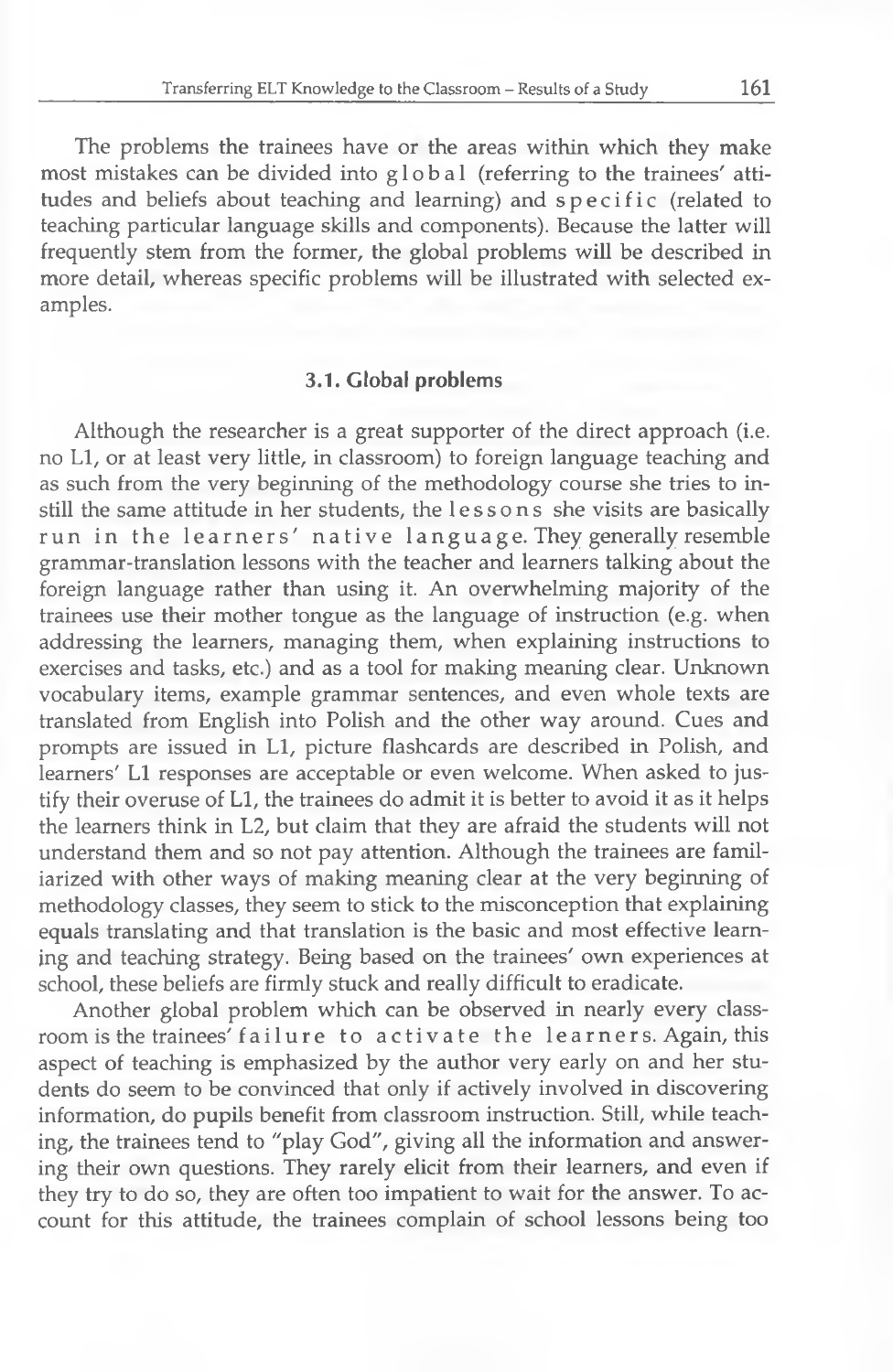short to allow more elicitation or of students getting frustrated if their responses are not accurate. Bearing in mind the value of discovery learning, the above obstacles surely could be more frequently ignored.

In fact, being accurate, exact, and thorough seem the necessary features of a good language teacher. The trainees will go to great lengths to be a b solutely correct not only in grammar, vocabulary, spelling, but primarily in pronunciation. And they will, unfortunately, require the same from their pupils. For example, when talking about food and eating, one of the trainees introduced the word *dessert.* She then remembered the difficulty she herself must have experienced with the minimal pair *dessert - desert* and hurriedly drew the learners' attention to the pronunciation problem. Although some brighter students may have found this information intriguing, the group in question (which the trainee knew very well) got totally confused by the irrelevance of the teacher's explanation (even though it was provided in Ll). When covering grammar structures, the trainees seem to be satisfied only if all the exceptions to the rule have been given, and when they are not sure how to spell a word or how to say something in English, they really get embarrassed and feel they have lost face. This kind of behavior probably stems from the trainees' university experience. Because their teachers require them to exhibit proficiency and high accuracy in the foreign language, the students believe their own pupils can only learn from absolutely correct, exact, and exhaustive models. While being both accurate and fluent are undeniably the necessary prerequisites of a good language teacher, emphasizing correctness and intellectualizing the process of teaching/learning can often act to the detriment of language learners. After ail, an average school pupil is leaming English for communicative rather than academic purposes.

#### **3.2. Example specific problems**

The present section contains a list of example specific problems the trainees often struggle with in the classroom. Each situation was observed on at least two occasions.

Teaching receptive skills:

- asking the learners to read or listen to the text and not giving them any task before;

- giving the learners a comprehension task that does not check comprehension (because it repeats the wording and structures from the text and thus is too easy);

- having the learners read a text to do a comprehension task, and once they finish, asking them to list new or difficult vocabulary items before checking their answers to the comprehension questions;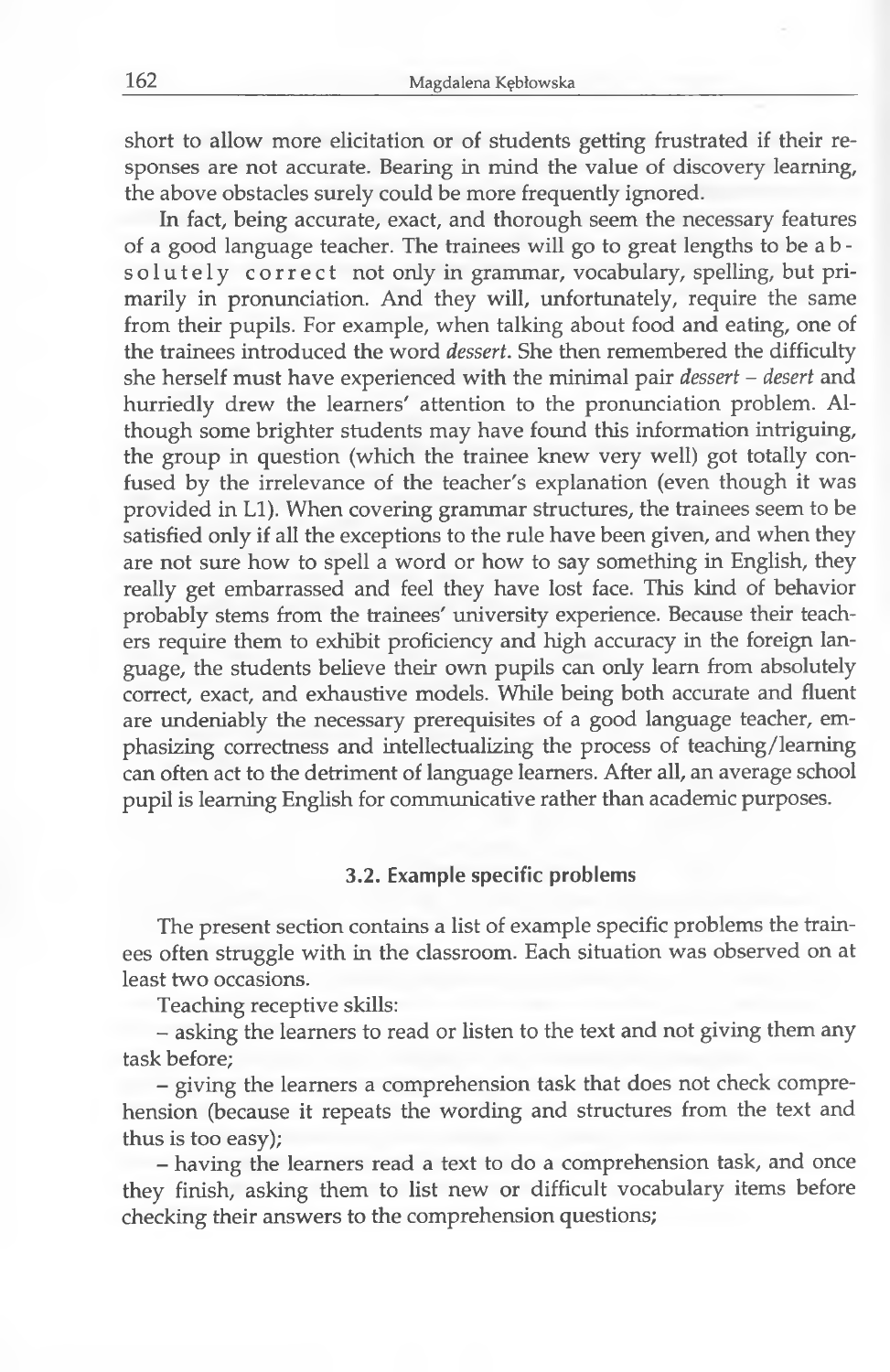- having the learners read the text aloud sentence by sentence in order to do a compréhension task.

- Teaching productive skills:

- giving the learners only practice tasks and hardly ever truly communicative tasks;

- immediately correcting almost ail the learners' errors while they are speaking,

- giving the learners only form feedback (rather than content feedback) after they finish speaking;

- having the learners write something rather than, or before, saying something;

- correcting every error in the learners' written compositions.

- Teaching grammar:

- presenting grammar structures out of context;

- practicing the new structure only in written exercises and rarely spoken tasks;

- stating the rule rather than leading the learners to discover it.

- Teaching vocabulary:

- presenting, practicing, and testing vocabulary with one technique, i.e. translation;

- presenting new words but not practicing them;

- presenting too many new items in one lesson and expecting the learners to know ail of them actively.

### **4. THE SURVEY**

As stated above, the question that has been worrying the author for a few years now is why, despite so many methodology classes at the university and so much exposure to the real classroom situation, the student trainees do not transfer the skills and knowledge to their teaching. Based on her experience, the researcher hypothesized that the reason for such a situation could stem from the students' attitude to the methodology course. The trainees may believe that once they know the language, they also know how to teach it, and, therefore, special training devoted to it is not really necessary. In other words, even if they do leam new approaches to and principles of teaching, they do not consider them useful or relevant and tend to stick to their own ideas about language learning/ teaching which are often solely based on their experience as learners. And such comments as "What we are discussing here is pure theory: no teacher behaves in this way." "None of my teachers ever applied any of the methodology we are learning." or "Do you mean we've been taught in a totally wrong way?" indicate how differ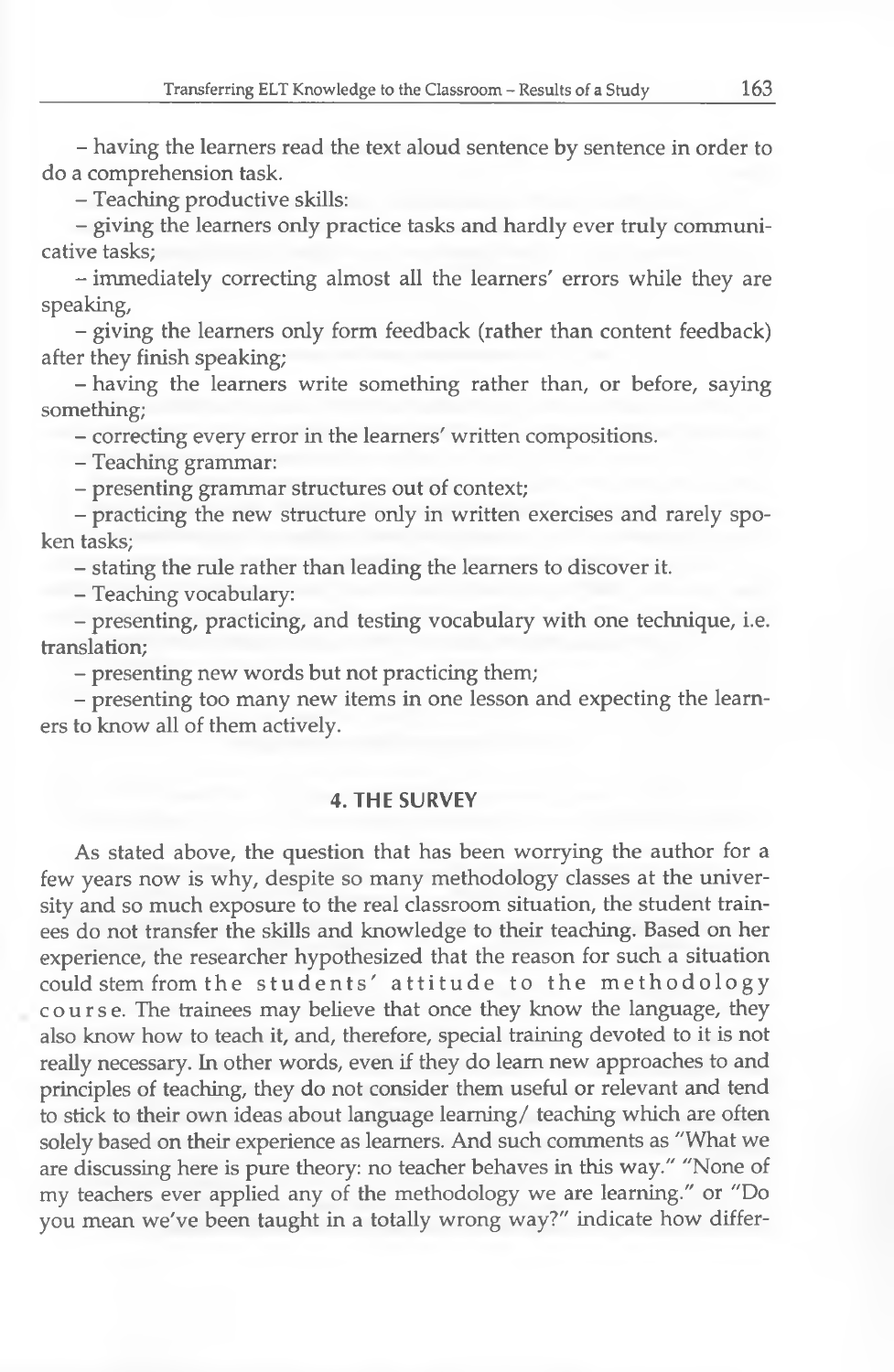ent the trainees' experience is from what they learn in the methodology class.

How do the students perceive the methodology course they have to take? What are their attitudes to teacher training practice? The answers to the above and other related questions were found in the questionnaire designed by the author.

#### **4.1. The respondents and the questionnaire**

The questionnaire was distributed among 17 third-year School of English students (ail the author's methodology students in the academic year 2003/2004), who had just finished their methodology course and had completed their teacher training practice. All of them received credit for the course and for the teaching practice so, hopefully, their answers were not biased in any way. They were not required to sign their questionnaires.

The questionnaire consisted of 8 questions, which, to make the procédure easier for the respondents, were partly open- and partly close-ended (see Appendix). That is, in the majority of the questions the students chose one of the provided answers but were also able to write a response of their own.

#### **4.2. The results of the questionnaire**

The tables (1 and 2) below show the respondents' attitudes to the methodology classes b e f o r e (question 1) and a f t e r (question 3) the course<sup>1</sup>.

**Table 1.** The trainees' attitudes to ELT **Table 2.** The trainees' attitudes to ELT methodology b e f o r e the course methodology a f t e r the course methodology b e f o r e the course

| Attitude          | Number of students | Attitude          | Number of students |
|-------------------|--------------------|-------------------|--------------------|
| Positive attitude | 8(47%)             | Positive attitude | $16(94.1\%)$       |
| Negative attitude | $2(11.8\%)$        | Negative attitude |                    |
| Neutral attitude  | $7(41.2\%)$        | Don't know        | 1 (5.9%)           |

The above results seem to only partly support the researcher's hypothesis. While about a half of the students claim they welcomed the idea of learning how to teach English, only 2 expressed a definite negative opinion of it and 7 had neither a positive nor a negative attitude. It is interesting to note some of the justifications that the informants gave for their answers (Table 3).

**<sup>1</sup> Although the study was carried out on a small group of respondents, the tables contain both numbers and percentages, which should facilitate comparing the results.**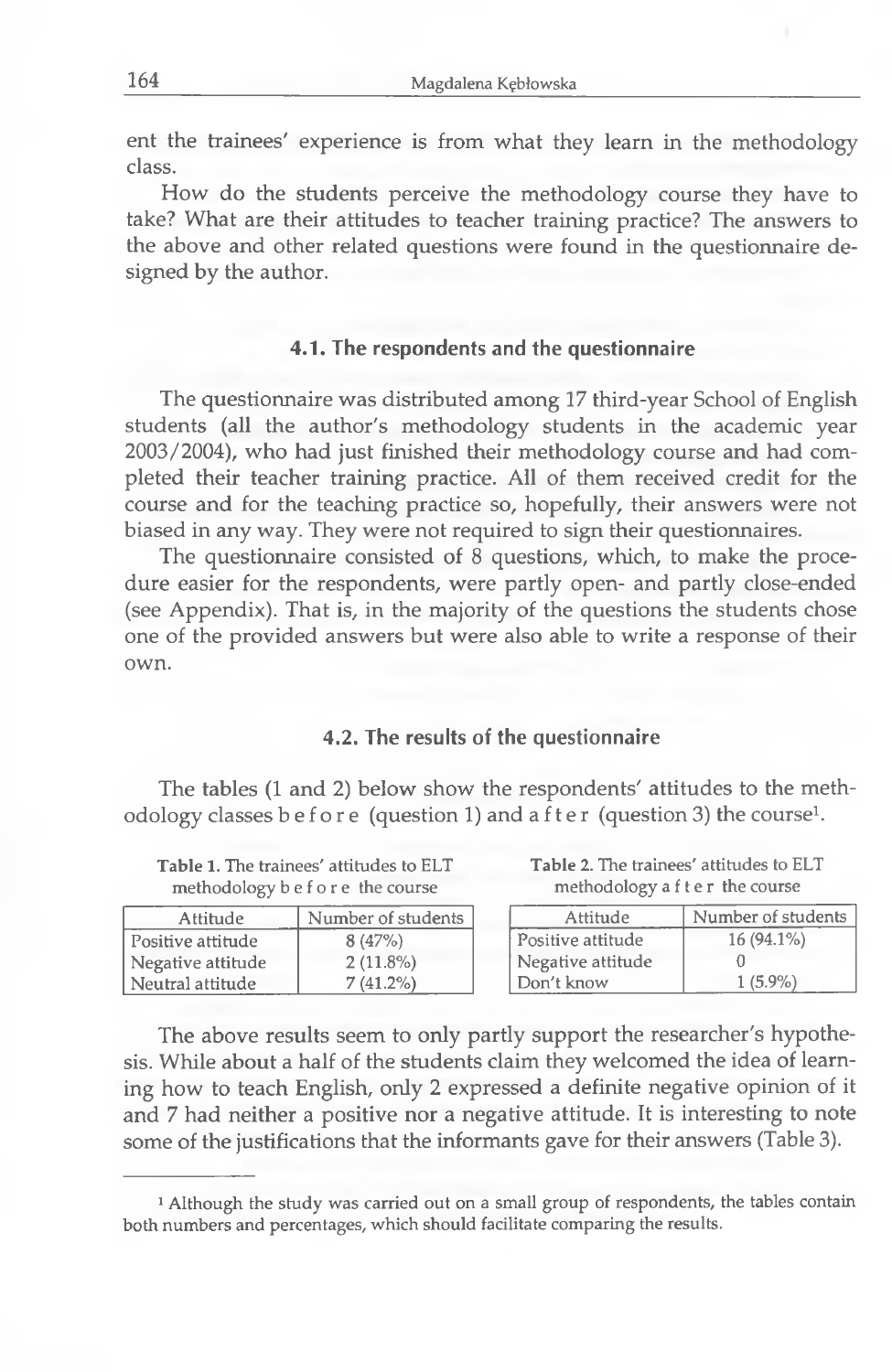| Attitude | Comment                                                                                                                                                                                       |
|----------|-----------------------------------------------------------------------------------------------------------------------------------------------------------------------------------------------|
| Negative | I thought the knowledge from this class would not be useful for me.                                                                                                                           |
| Positive | I wondered if my expectations about the difficulty of being a teacher would<br>turn out to be true.<br>It was obvious to me that knowing a language does not mean knowing how to<br>teach it. |
| Neutral  | I had a neutral attitude but wondered how it would be possible to talk about                                                                                                                  |
|          | such obvious matters for three semesters.                                                                                                                                                     |

**Table 3. The trainees' justifications for their attitudes to ELT methodology before the course**

It is not then true that ail trainees begin their methodology instruction with a negative attitude, which could in turn affect the results of their study and their performance as teachers.

The respondents' answers to question 3 (Table 2) are even more optimistic. Irrespective of the students' initial approach to the course, almost ail of them admit they have benefited from it. Only one person (who expressed a positive opinion in question 1) claims he/she will be able to answer this question when he/she has applied the knowledge from the course in his/her own teaching. Quite the contrary, other students say that they do implement the techniques and principles they have learned and they can see these techniques bring good results. One person admits that thanks to the course, he/she has come to respect teachers and teaching and developed a critical attitude to his/her teachers and to him-/herself as a teacher.

The students' responses to the above question are very strongly supported by the numerous examples they give in question 2. Although the trainees did not revise the material right before filling in the questionnaire, they were able to provide so many various techniques and rules that, if collected, they could form useful and fairly complete guidelines for beginning teachers. Most of the respondents wrote more than one example for every area, and there was only one person who did not write any examples, claiming he/she could not remember any. Table 4 below lists some of the learners' responses.

|                                                                                            | Number of   |
|--------------------------------------------------------------------------------------------|-------------|
| Example technique or principle                                                             | students    |
|                                                                                            |             |
| Give the learners a task before they read or listen to a text                              | 6(35.3%)    |
| Don't give the learners too easy comprehension tasks                                       | $1(5.9\%)$  |
| Elicit the meaning of words from the learners rather than provide it yourself              | $2(11.8\%)$ |
| Don't have the learners read the text aloud individually (it can be embarrassing)          | $1(5.9\%)$  |
| Don't interrupt the learners while they are speaking; let them finish and correct<br>later | $6(35.3\%)$ |
| Give the learners realistic communicative tasks with an information gap                    | $4(23.5\%)$ |

**Table 4. Example language teaching techniques and principles provided by the trainees**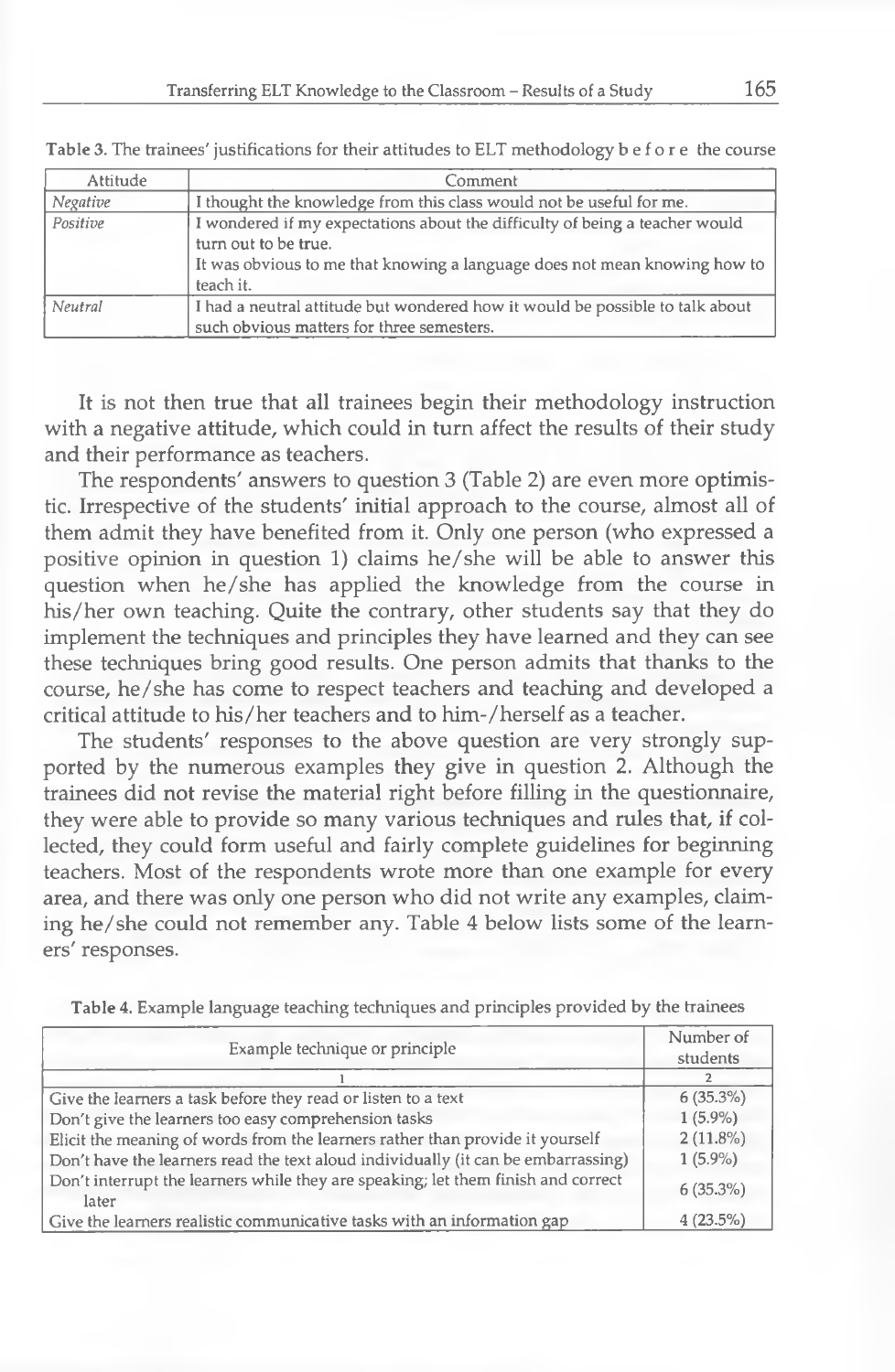**166** Magdalena Kçblowska

| Always give positive feedback                                                                   | 6(35.3%)    |
|-------------------------------------------------------------------------------------------------|-------------|
| Don't correct all the errors in the learners' written compositions                              | $5(29.4\%)$ |
| Present new grammatical structures in context                                                   | 4(23.5%)    |
| Explicit and deductive grammar teaching are not the only ways to teach lan-<br>guage structures | 8(47%)      |
| There are a lot of techniques of vocabulary teaching                                            | 4(23.5%)    |
| Translation is not always an effective vocabulary teaching technique                            | $2(11.8\%)$ |
| Teach a limited number of vocabulary items (about 7) in one lesson                              | 6(35.3%)    |

The above items were not randomly chosen by the author. It is interesting to note how well they correspond to the list of example specific problems in section 3.2. It can be concluded then that after the methodology course, the trainees are well aware of the appropriate teaching techniques. They may even be more conscious of those principles that run counter to their established ideas of teaching. In other words, the reason why many of the students do not apply proper ways of teaching is not because they do not know or remember them or because they think these techniques are useless. As the answers to questions 2 and 3 indicate, the trainees generally appreciate what they have leamed in their methodology classes.

Questions 4 and 6 were aimed at finding out about the students' plans for the future as regards teaching. Moreover, the researcher wanted to know whether the experience of observing other teachers at school and of teaching itself had to any degree influenced the trainees' attitudes to the teaching profession. Tables 5 and 6 show the trainees' answers to these two questions.

| Table 5. The trainees' attitudes to the teaching Table 6. The trainees' attitudes to the teaching |                                                |
|---------------------------------------------------------------------------------------------------|------------------------------------------------|
| career b e f o r e the teacher training practice                                                  | career a f t e r the teacher training practice |

| Question                      | Number of students |
|-------------------------------|--------------------|
| Want to be teachers?          | $2(11.8\%)$        |
| Don't want to be<br>teachers? | $5(29.4\%)$        |
| Are you sure?                 | $10(58.8\%)$       |

| Ouestion             | Number of students |
|----------------------|--------------------|
| Want to be teachers? | $2(11.8\%)$        |
| Don't want to be     | 6(35.3%)           |
| teachers?            |                    |
| Are you sure?        | $9(52.9\%)$        |

As can be inferred from the tables, the teacher training practice has had very little influence over the students' attitudes: only one respondent had changed his/her view (from not being sure about the future as a teacher to not wanting to be a teacher). However, what the above figures also show is that out of 17 trainees only 2 (the same students in both questions) actually want to teach. It is important to notice too that among the 9 respondents who are not sure quite a few would like to avoid teaching if they can but are realistic about their prospects for the future. In other words, they believe they will end up as teachers rather than translators or interpreters.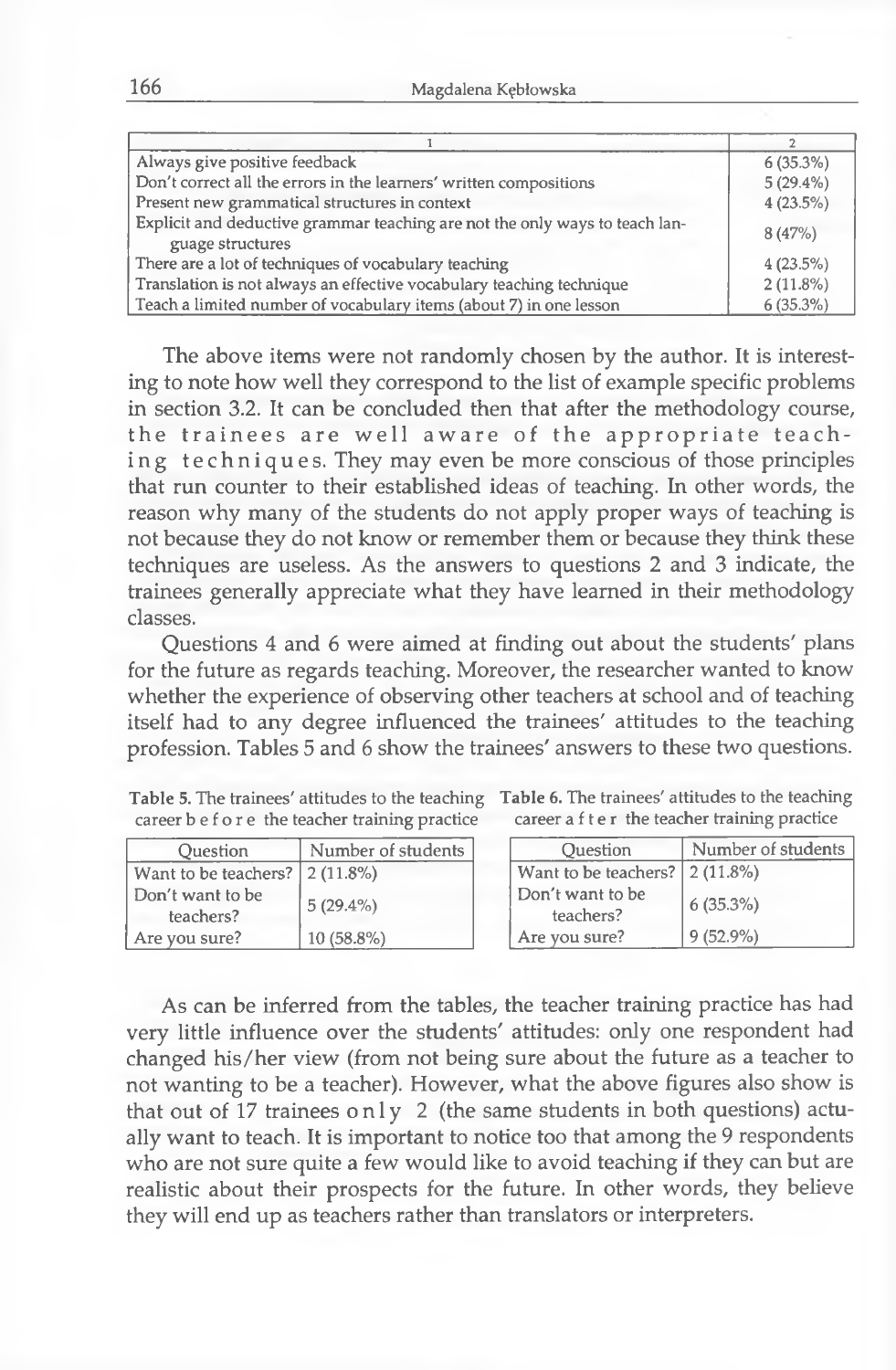Although the teaching profession appears to be so unpopular, paradoxically, half of the students in question (see table 7) generally approved of the idea of having practice at school despite their busy schedules in the third year.

| Attitude          | Number of students |
|-------------------|--------------------|
| Positive attitude | $9(32.9\%)$        |
| Negative attitude | $7(41.2\%)$        |
| Not sure          | $(5.9\%)$          |
|                   |                    |

| Table 7. The trainees' attitudes to teacher training practice |  |  |  |  |
|---------------------------------------------------------------|--|--|--|--|
|---------------------------------------------------------------|--|--|--|--|

Still, when asked where they have learned more about language teaching: on the university methodology course or while doing their observations and teaching at schools, fewer respondents point to the school (table 8).

**Table 8. The sources of the trainees' skills and knowledge of teaching**

| The trainees learned                | Number of students |
|-------------------------------------|--------------------|
| 90% on the course and 10% at school | $1(5.9\%)$         |
| 70% on the course and 30% at school | $7(41.2\%)$        |
| 50% on the course and 50% at school | $5(29.4\%)$        |
| 30% on the course and 70% at school | $4(23.5\%)$        |

If the students generally admit that they do profit from the methodology classes, then why don't they actively use the information in their teaching? Part of the answer seems to come from the trainees' responses to the last question.

In question 8 the informants were required to comment on any aspect of the whole methodology program (including both the university classes, though not the lectures, and practice at schools) and list the elements that were missing, that they liked etc. As is often the case, the students differed in their evaluation of the various aspects of the program. Hence, while some of them liked the discussion of the material that they read for a given lesson, others claimed there was too much of it. Some wanted more opportunities to answer their individual questions (concerning their teaching experience) and more evaluation of different techniques and tasks, whereas others were fed up with discussing individual cases and would have liked less evaluation. However, what quite a few respondents seemed to agree on is the nature and aim of the methodology course and presumably its striking opposition to what is happening at school. Table 9 summarizes the most common responses.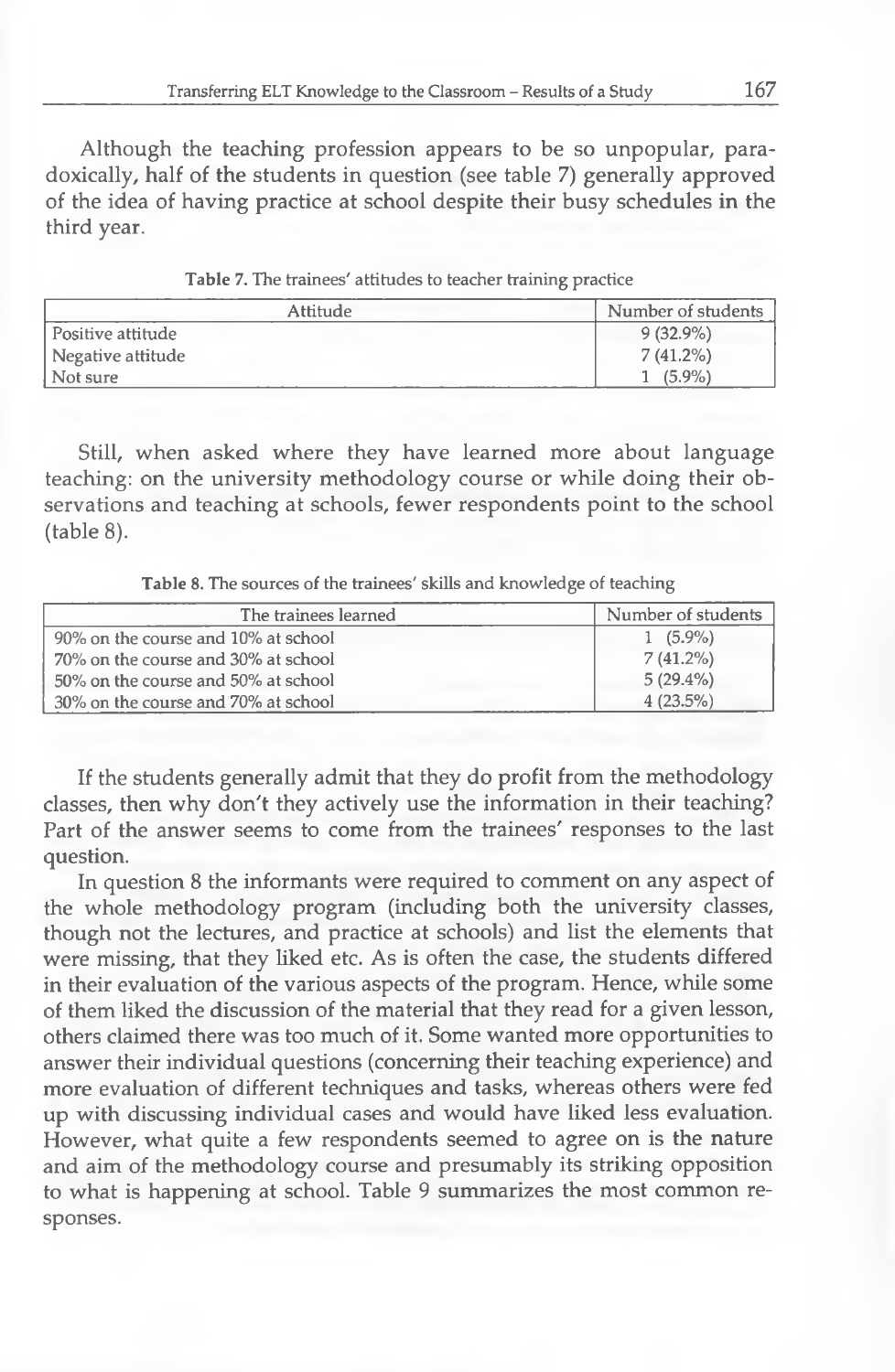| Example comments                                                                                                 | Number of students |
|------------------------------------------------------------------------------------------------------------------|--------------------|
| What was missing in the methodology classes was referring what we were<br>learning to a real classroom situation | 3(17.6%)           |
| We talked about the ideal, and not the real classroom                                                            | 3(17.6%)           |
| There was too much theory and pure facts which may have little to do with<br>reality                             | $5(29.4\%)$        |
| I liked the exercises that showed us how to implement the theory we were<br>learning in the classroom            | $6(35.3\%)$        |

**Table 9. The trainees' évaluation of the methodology course**

Although the last response in Table 9 seems différent from the others, or at least it seems more favorable to the teacher, in fact ail the answers carry the same idea that methodology classes are about the ory! In other words, no matter how many exercises or tasks are done, and no matter how much micro-teaching is carried out, the course itself is still perceived as theoretical. The students admit, therefore, they are learning knowledge in the classes, but they probably do not feel they are learning s k ills.

## **5. CONCLUSIONS AND RECOMMENDATIONS**

Although the study described above was conducted on a relatively small group of respondents, it allows one to draw certain conclusions about the trainees' approach to ELT methodology learning and helps answer the question why they often fail to transfer the knowledge and skills from the methodology classes to their teaching.

First of ail, the students are generally not against the idea of studying methodology and participating in teacher training practice. Having completed the course, a vast majority of them perceive it as necessary and beneficiai and prove to have learned a lot by giving plenty of examples of useful teaching techniques. The bad news is, however, that so few of the trainees see themselves as future language teachers. And just because they are not really planning to work at schools, they may not feel the need to try out the techniques and principles they have acquired. Furthermore, as they describe the methodology course as "theoretical", they might be reluctant to transfer this "theory" to their classrooms and prefer to implement the "practice" they know from their own learning experience2. Unfortunately, this "practice" still seems to be based on translation, teacher dominance, and learner de-

**<sup>2</sup> Part of this "practice" constitutes the observations the trainees do before they start teaching. Because schools are frequently crowded with trainees, it can sometimes be very difficult to be accepted by a school, and students end up observing various instructors, and not necessarily those that should be recommended as models for a novice teacher.**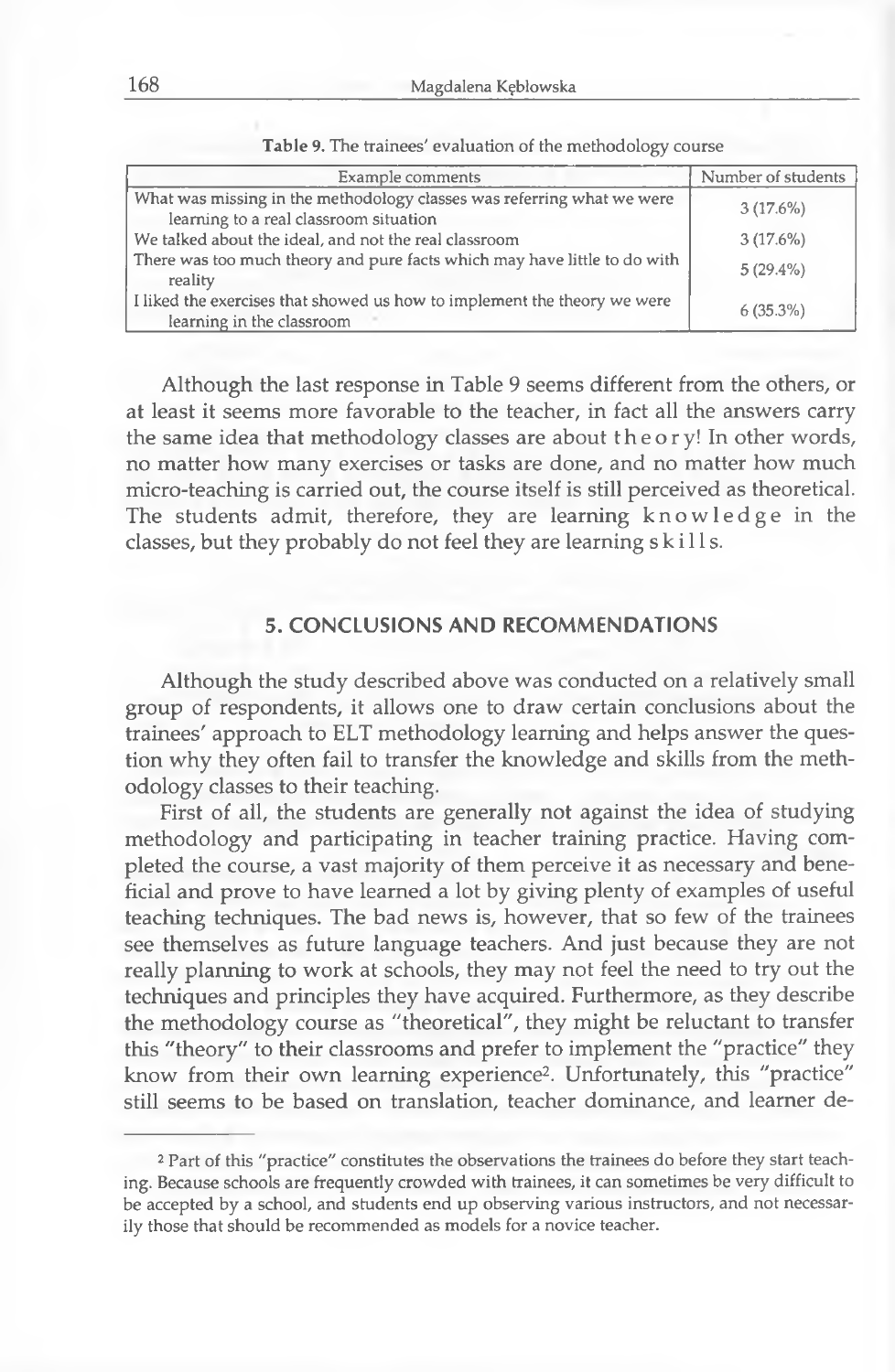pendence. Finally, the knowledge they have appears irrelevant once they face a class of 20 undisciplined and presumably unmotivated teenagers. Experimenting with new approaches and tasks they learned about in "idéal" conditions may be seen as hardly possible.

What action should the methodology instructor take in order to ensure more successful transfer? Speaking very generally, he/she should try to make the course more "practical" by, for example, ignoring the students' complainte and having them do a lot of micro-teaching tasks. At the same time, whatever exercise they do, the instructor should make sure it is set in a very specific context. For instance, the task:

Design a sequence of activities for introducing the Past Continuous tense to in*termediate learners.*

could be made less general by adding the following information:

*Your students have problème understanding the grammar terms in L2 and tend* to use a lot of L1 in the classroom; (their former English teacher did not mind it, but you believe L1 should be avoided whenever possible); they are generally pas*sive when learning new grammar structures and you would like to activate them; they dislike writing grammar exercises and can be very disruptive while doing them; they like games and visual aids.*

Such an instruction would definitely make the whole situation less "ideal" and would require the trainees to think of solutions to a number of common problems.

It is vital to provide a more direct link between what the trainees are learning on the methodology course and what they are teaching at schools. The students can be asked to focus on particular aspects of language skills or components, implement a given technique they have learned, and then report back their observations and feelings. For example, they may receive the following task:

*Select a reading text you want to introduce in your lesson. Choose a few key* words and pre-teach them avoiding L1 (whenever possible). Present a comprehension task explaining only if absolutely necessary and avoiding L1. Have the *learners read the text silently to do the compréhension exercise. Check their an*swers never accepting any response in L1. Reflect on the experience by answer*ing the questions:*

Were the students able to understand you? How much L1 did you have to use? *How much L2 did the students use? Were the students able to answer the compréhension questions? Were the students ever able to infer meaning?*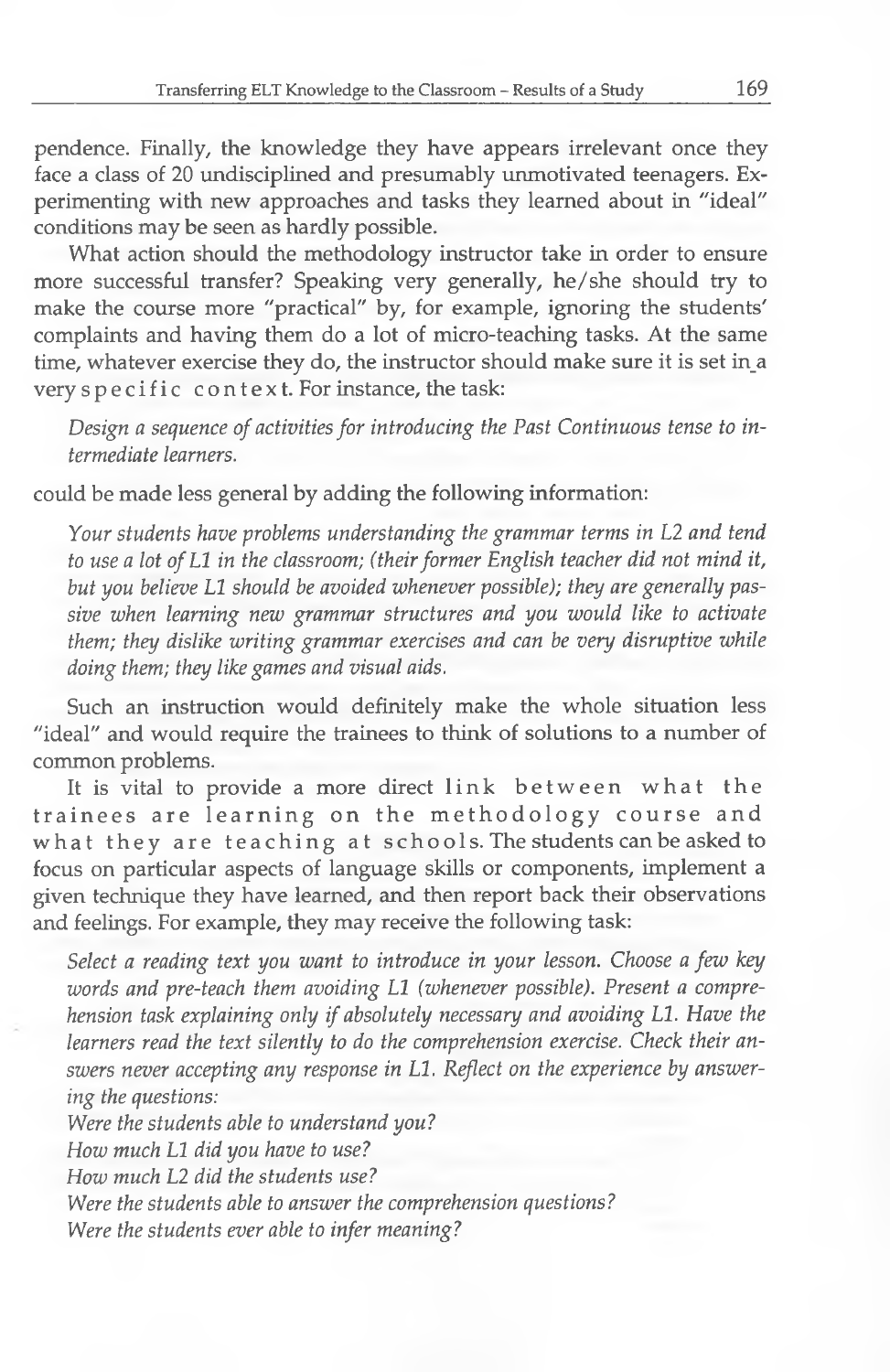An inherent difficulty of the above procédure may stem from the fact that the trainees are often supposed to cover the material that the supervising teacher at school assigns them. In such a case, the students themselves should be allowed to choose the task or technique they want to try out and evaluate, taking into account the material they have to use. In fact, they may be required to regularly reflect on their teaching by writing short diary entries. For instance, they could be asked to do the following task every week or fortnight:

*Select a teaching technique, principle or task you have recently learned and would like to test in your own teaching. Plan an activity or activities for your group of learners and in your diary write down your expectations, fears, doubts, etc. about the new technique, lm plem ent the technique carefully observing your students and then take down your évaluation of it in the diary. Be ready to report your observations in our class.*

The above examples clearly point to reflection as the possible solution to the problem of transferring knowledge of methodology to actual teaching. While the value of constant reflection in teaching and its vital role in teacher development cannot be overestimated, it seems even more indispensable in teacher training (cf. Wallace 1991). Obviously, giving the trainees such tasks will mean spending precious class time on their reports rather than covering new material. However, considering the undeniable role conscious reflection plays in turning theory into practice, devoting time to it at the expense of learning more "pure theory" is definitely worthwhile.

#### **APPENDIX**

#### **Questionnaire for trainees**

**The aim of the following questionnaire is to find out how the trainees evaluate the methodology classes (not the lectures!) and teacher training practice. Please answer the questions by giving as complété answers as you can.**

- **1. At the beginning of the methodology course you had (tick one answer and/ or write your own in the space provided)**
	- **a) a positive attitude to it: you are going to leam how to teach a foreign language**
	- **b) a negative attitude: you know the language pretty weil and you are an experienced** language learner, so special classes devoted to learning how to teach don't seem nec**essary**
	- **c) a neutral attitude: methodology is yet another course you need a crédit for, so you are going to attend it and do your homework, but you don't really expect you'll benefit from it**
	- **d) other:**